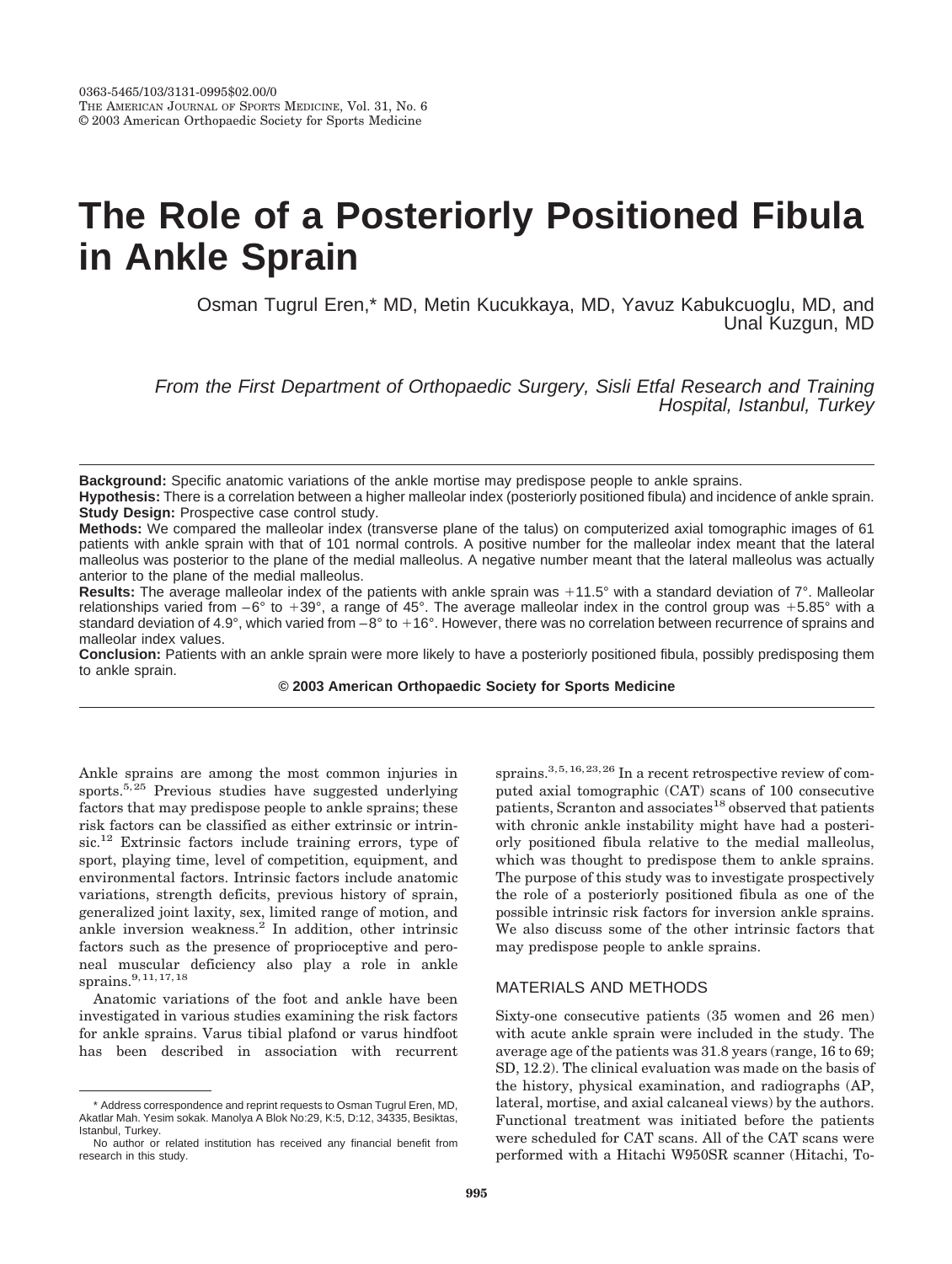kyo, Japan) in a standardized fashion with the same technician for each subject. Axial images taken at 3-mm intervals were obtained from the distal tibial diaphysis to the inferior aspect of the calcaneus with hips and knees extended and both feet resting against a footplate, as described by Martinez et al.<sup>13</sup> and Seltzer et al.<sup>19</sup> A footrest was used to align the ankle joint in a neutral position.

The control group consisted of 101 healthy active volunteers (58 women and 43 men) with an average age of 29  $\pm$ 7 years with no known ankle trauma. Control subjects were recruited from the general population via a poster. All study subjects signed an informed consent form approved by the hospital's ethics committee before CAT scanning was conducted. Patients with general ligamentous laxity, progressive neurologic disorder, a varus heel, or a varus plafond were excluded from the study.

The CAT scan was performed to compare the axial malleolar index in patients with ankle sprain with those in the normal adult population. The axial malleolar index (transverse plane of the talus), which was first described by Scranton and associates,<sup>18</sup> was calculated in the following manner (Figs. 1 and 2): the plane of the articular surface of the talus was determined, and a line (A) was drawn that bisected this axis. A second line (B) was drawn, running perpendicular to the talar axis from the anterior border of the medial malleolus laterally. A third line (X) was drawn from the intersection of A and B running to the anterior border of the fibula. The angle between B and X represented the malleolar index. A positive number for the malleolar index meant that the lateral malleolus was posterior to the plane of the medial malleolus (Fig. 1). A negative number meant that the lateral malleolus was actually anterior to the plane of the medial malleolus. An independent observer measured all malleolar index values on the CAT scans. As a test of reliability, a random sample of 30 scans was measured in a blinded manner by two of the authors (OTE and MK). Interobserver reliability for measurement of the malleolar index was 94%.

All values were reported as means and standard deviations. The comparison of both groups was performed with use of a *t*-test and a chi-square test. Pearson's productmoment correlation coefficient was used to determine the correlation between the malleolar index values and frequencies of sprains. Significance was set at  $P = 0.05$ .

#### RESULTS

Nineteen of the patients had experienced a first ankle sprain; 31, a second sprain; and 11, three or more sprains of the same ankle. There were 45 (74%) grade 2, 10 (16%) grade 3, and 6 (10%) grade 1 injuries, according to the classification of Trevino et al.25

The average malleolar index of the patients was  $+11.5^{\circ}$ , with a standard deviation of 7°. Malleolar relationships varied from  $-6^{\circ}$  to  $+39^{\circ}$ , a range of 45°. The average malleolar index in the control group was  $+5.85^{\circ}$  and varied from  $-8^{\circ}$  to  $+16^{\circ}$  (SD,  $+4.9^{\circ}$ ). The 95% confidence interval for the mean malleolar index of both groups was 3.61° to 7.68°.



**Figure 1.** Computed axial tomographic illustration of the left ankle of a patient with a malleolar index of  $+26^{\circ}$  (posteriorly positioned fibula). MI, malleolar index; M, medial malleolus; F, fibula.

There was a statistically significant difference in the malleolar index values between the patient and control groups ( $P = 0.0001$ ). There was statistically poor correlation between the number of sprains and malleolar index values ( $P = 0.82$ ;  $r = -0.029$ ). No correlation was evident between age, sex, or side in either group  $(P = 0.333)$ .

### **DISCUSSION**

Ankle sprain is a very common injury, and its causes or predisposing factors have received much attention among researchers.<sup>2,3,8,9,11,16,18,22,23,26</sup> The intrinsic factors of proprioceptive deficiency and peroneal muscular weakness have been shown to contribute to recurrent sprains. It was hypothesized that proprioceptive deficits are caused by scarring of the soft tissues about the ankle after trauma, which damages the function of afferent fibers within the joint. This impairment may lead to decreased motor control of the ankle and may cause instability.<sup>5</sup> This hypothesis may explain why a positive history of an inversion ankle sprain is considered a risk factor for subse-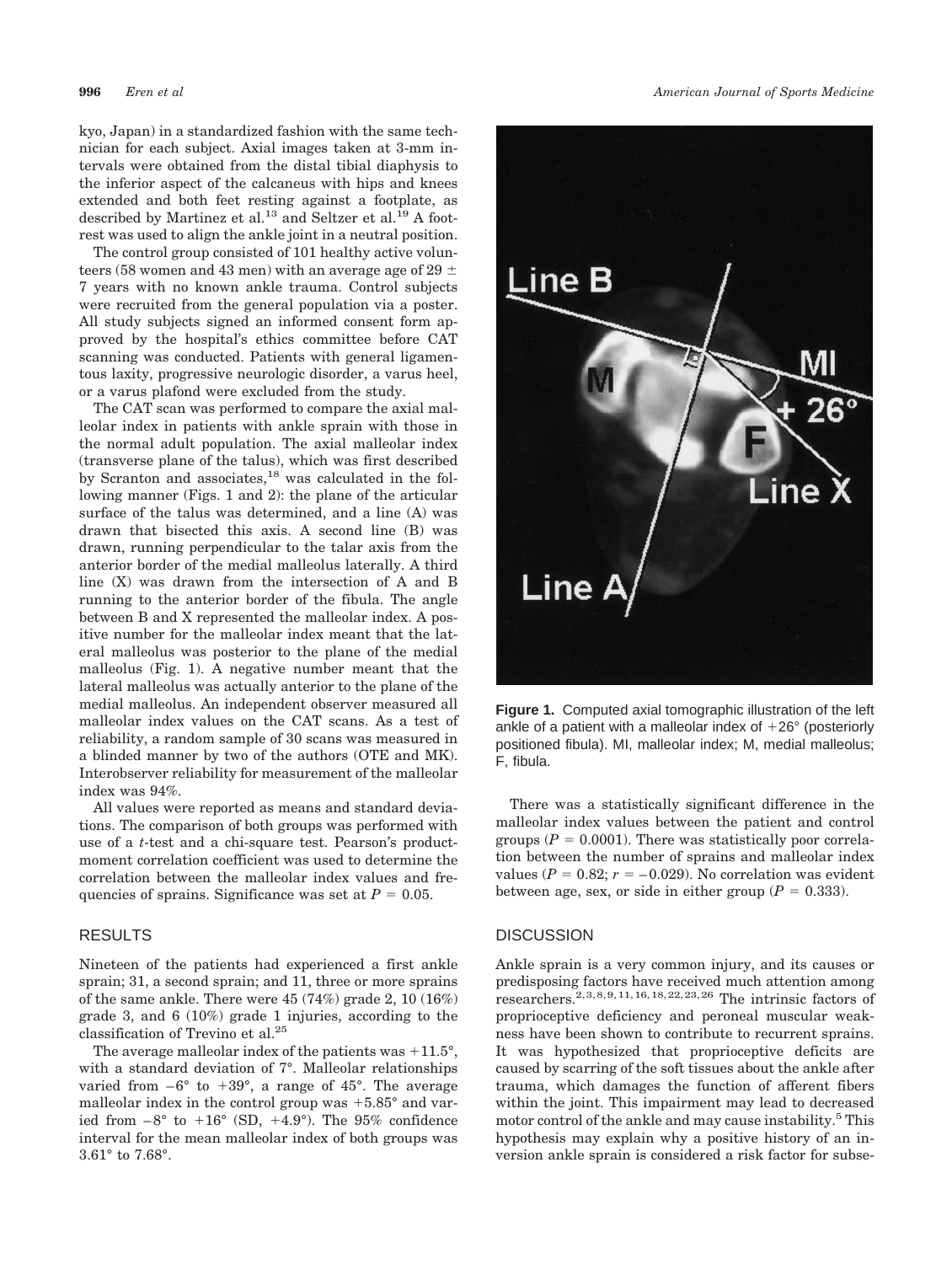

**Figure 2.** Computed axial tomographic illustration of the left ankle of a normal subject with a lateral malleolar border that was almost at the same level of the medial malleolus (malleolar index,  $+3^{\circ}$ ), relative to the transverse plane of the talus. MI, malleolar index; M, medial malleolus; F, fibula.

quent ankle injury.6 Because the peroneal muscles act as the primary dynamic muscular stabilizers of the ankle joint complex, weakness of these muscles also may predispose people to ankle sprains.<sup>9,17</sup>

Baumhauer et al.<sup>2</sup> examined the intrinsic risk factors for inversion ankle sprains in a specified athletic population. They investigated factors that included generalized joint laxity, anatomic foot and ankle alignment, ankle ligament instability, and isokinetic strength. They found that only patients with ankle inversion and dorsiflexion weakness had a higher incidence of inversion ankle injury.

There is little evidence to support the claim that the presence of generalized joint laxity may predispose an athlete to ankle sprain. Most of the studies of joint laxity contributing to injury are limited to the knee joint. $4,15$ Soderman et al. $2^2$  investigated possible risk factors in female soccer players and found that generalized joint laxity, a low postural sway, a lower hamstring-to-quadriceps ratio during concentric action, and a higher exposure to soccer were related to a higher risk of traumatic leg injuries, including ankle sprains.

Although many studies have confirmed the increased incidence of ACL injuries among female athletes, $27$  this correlation has not been found for ankle sprains. Lindenfeld et al.10 found that male soccer players experienced a significantly higher number of ankle ligament injuries than did female players. Bahr et al.<sup>1</sup> and Messina et al.<sup>14</sup> could not find significant differences in the incidence of ankle sprains among male and female volleyball and basketball players.

The relationship between anatomic variations of the ankle and lateral instability has been recognized for many years. Bremer<sup>3</sup> first reported that varus position of the ankle during plantar flexion was a possible cause of lateral ankle instability. Sugimoto et al.<sup>23</sup> supported Bremer's findings and mentioned that a varus hindfoot or a varus tibial plafond may predispose people to lateral ankle instability.

The varus heel of a cavus foot has been cited as a predisposing factor in ankle sprain.<sup>8</sup> Colville<sup>5</sup> recommended that an osteotomy should be performed in patients who are undergoing ligament repair or reconstruction to correct the calcaneal varus. Conversely, these results were not confirmed by Soderman et al.<sup>22</sup> or by Baumhauer et al.2 The measurements of anatomic foot alignment obtained in these studies were not found to be significantly different between uninjured and injured groups or within subjects.

Scranton et al.<sup>18</sup> first mentioned that abnormal variations in the position of the fibula relative to the medial malleolus can cause lateral ankle instability. The normal ankle mortise is saddle-like and lateral, and medial malleoli are usually at the same level with reference to the tibial plafond. This saddle-shaped mortise has optimal structural stability. Scranton<sup>17</sup> also hypothesized that a posteriorly positioned fibula opens the mortise, making the ankle more vulnerable to sprains. His hypothesis was based on a study in which the authors reviewed the CAT scan results of 100 consecutive patients who were seen for a variety of diagnoses, such as ankle sprain, avulsion fracture, or loose bodies. $18$  In that study, the average malleolar index was found to be 9.3°, with a standard deviation of 6.5°. Although their study did not include a control group, they considered the malleolar index to be abnormal if the results were above 15°; this figure was obtained by summing the average malleolar index and the standard deviation. Scranton et al.18 found that 65% of the patients with a malleolar index of 15° or more had a history of ankle sprain. Determination of the normal adult variation in the malleolar index was difficult in their study because of the absence of a control group. We found that the mean malleolar index plus the standard deviation in our control group was 10.75°, compared with 18.5° for our subjects, confirming the findings of Scranton et al.<sup>18</sup> However, the differences in the study designs make an exact comparison impossible.

It is possible to show the position of the fibula with a simple lateral radiograph, but standardization is difficult because a small amount of rotation can cause misinter